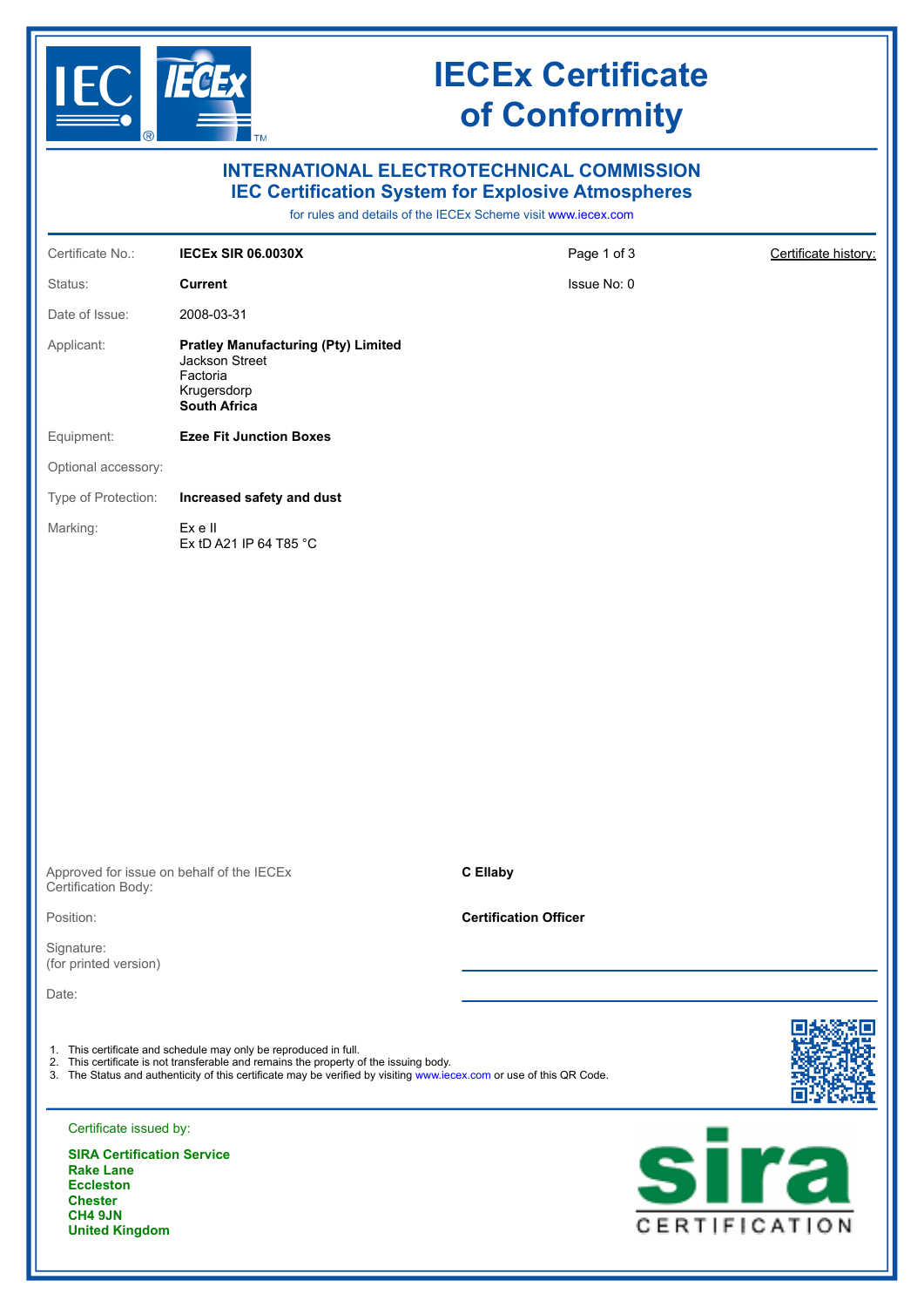

# **IECEx Certificate of Conformity**

| Certificate No.:                                                                                                                                                                                                                                                                                                                                                                                                                                                                                         | <b>IECEX SIR 06.0030X</b>                                                                                                               | Page 2 of 3 |  |
|----------------------------------------------------------------------------------------------------------------------------------------------------------------------------------------------------------------------------------------------------------------------------------------------------------------------------------------------------------------------------------------------------------------------------------------------------------------------------------------------------------|-----------------------------------------------------------------------------------------------------------------------------------------|-------------|--|
| Date of issue:                                                                                                                                                                                                                                                                                                                                                                                                                                                                                           | 2008-03-31                                                                                                                              | Issue No: 0 |  |
|                                                                                                                                                                                                                                                                                                                                                                                                                                                                                                          |                                                                                                                                         |             |  |
| Manufacturer:                                                                                                                                                                                                                                                                                                                                                                                                                                                                                            | <b>Pratley Manufacturing (Pty) Limited</b><br>Jackson Street                                                                            |             |  |
|                                                                                                                                                                                                                                                                                                                                                                                                                                                                                                          | Factoria<br>Krugersdorp<br><b>South Africa</b>                                                                                          |             |  |
| Additional                                                                                                                                                                                                                                                                                                                                                                                                                                                                                               | Weidmüller                                                                                                                              |             |  |
| manufacturing<br>locations:                                                                                                                                                                                                                                                                                                                                                                                                                                                                              | 43 Huntingwood Drive<br>Huntingwood                                                                                                     |             |  |
|                                                                                                                                                                                                                                                                                                                                                                                                                                                                                                          | <b>NSW 2148</b><br>Australia                                                                                                            |             |  |
|                                                                                                                                                                                                                                                                                                                                                                                                                                                                                                          |                                                                                                                                         |             |  |
| This certificate is issued as verification that a sample(s), representative of production, was assessed and tested and found to comply with the<br>IEC Standard list below and that the manufacturer's quality system, relating to the Ex products covered by this certificate, was assessed and<br>found to comply with the IECEx Quality system requirements. This certificate is granted subject to the conditions as set out in IECEx Scheme<br>Rules, IECEx 02 and Operational Documents as amended |                                                                                                                                         |             |  |
| <b>STANDARDS:</b><br>to comply with the following standards                                                                                                                                                                                                                                                                                                                                                                                                                                              | The equipment and any acceptable variations to it specified in the schedule of this certificate and the identified documents, was found |             |  |

| IEC 60079-0:2004<br>Edition:4.0 | Electrical apparatus for explosive gas atmospheres - Part 0: General requirements                        |
|---------------------------------|----------------------------------------------------------------------------------------------------------|
| Edition:4                       | IEC 60079-7:2006-07 Explosive atmospheres - Part 7: Equipment protection by increased safety "e"         |
| IEC 61241-0:2004<br>Edition:1   | Electrical apparatus for use in the presence of combustible dust - Part 0: General requirements          |
| IEC 61241-1:2004<br>Edition:1   | Electrical apparatus for use in the presence of combustible dust - Part 1: Protection by enclosures "tD" |
|                                 | This Certificate <b>does not</b> indicate compliance with safety and performance requirements            |

other than those expressly included in the Standards listed above.

### **TEST & ASSESSMENT REPORTS:**

A sample(s) of the equipment listed has successfully met the examination and test requirements as recorded in:

Test Report:

[GB/SIR/ExTR07.0127/00](https://www.iecex-certs.com/deliverables/REPORT/24081/view)

Quality Assessment Reports:

[AU/ITA/QAR07.0004/00](https://www.iecex-certs.com/deliverables/REPORT/39513/view) [GB/SIR/QAR06.0042/00](https://www.iecex-certs.com/deliverables/REPORT/49856/view)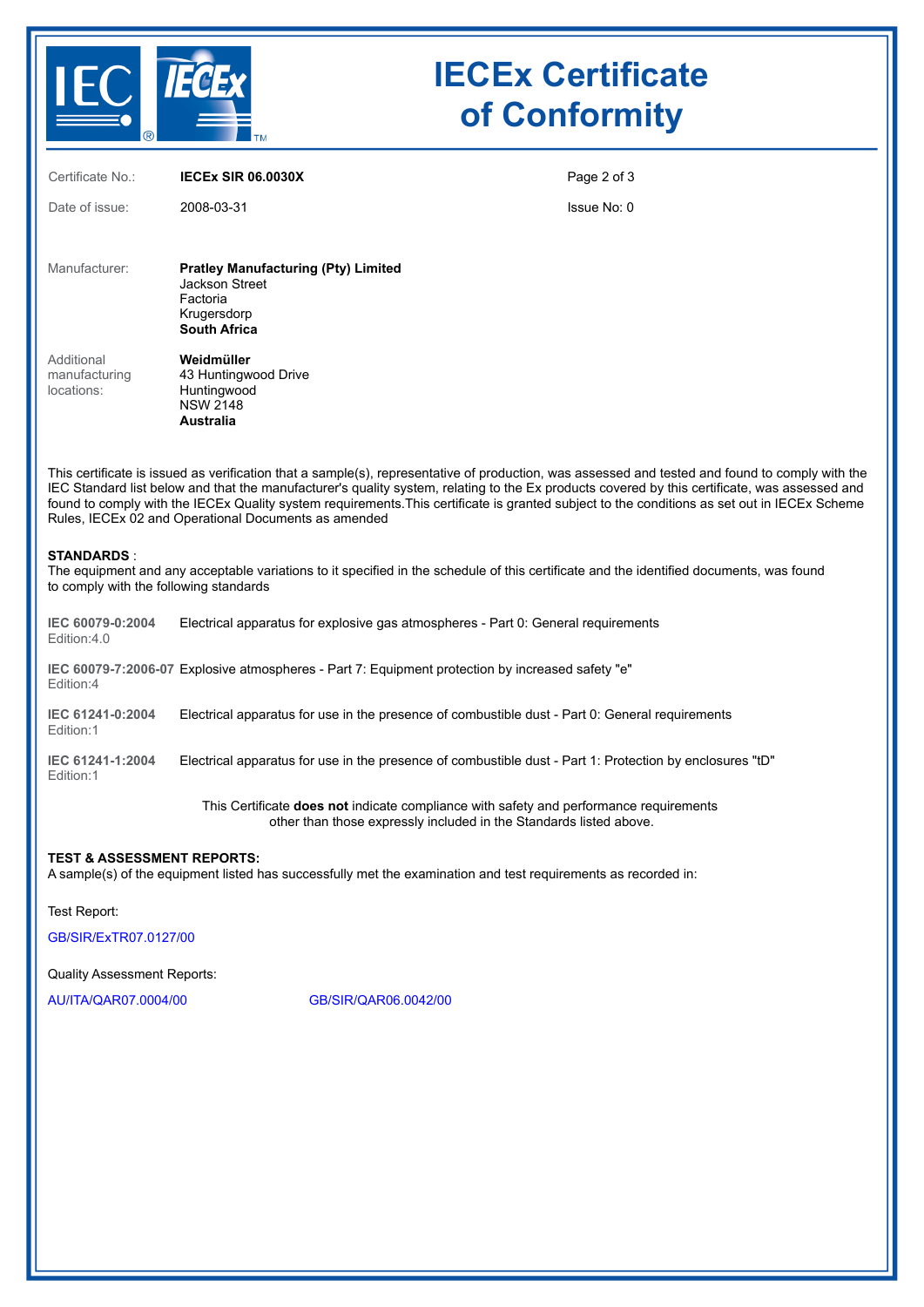

# **IECEx Certificate of Conformity**

Certificate No.: **IECEx SIR 06.0030X**

Date of issue: 2008-03-31

Page 3 of 3

Issue No: 0

#### **EQUIPMENT:**

Equipment and systems covered by this Certificate are as follows:

The Ezee fit range of junction boxes are manufactured in either orange or black Polyester with a lid manufactured from the same material or in clear polycarbonate. The junction boxes have a circular shape, with cable entry locations in the curved sidewall. The entry points are available in various configurations. The lid is fitted with an elastomeric gasket and is fixed to the base with four screws.

**See Annexe for full description and Conditions of Manufacture**

**SPECIFIC CONDITIONS OF USE: YES as shown below:**

- 1. When the junction boxes are manufactured from the orange polyester material or the clear polycarbonate lids are fitted, the equipment is marked: WARNING STATIC HAZARD CLEAN WITH A DAMP CLOTH. Refer to the instruction manual for further
- advice on how to clean the equipment safely and prevent Static charge build up.

### **Annex:**

[IECEx SIR 06.0030X\\_iss0\\_Annexe.pdf](https://www.iecex-certs.com/deliverables/CERT/31871/view)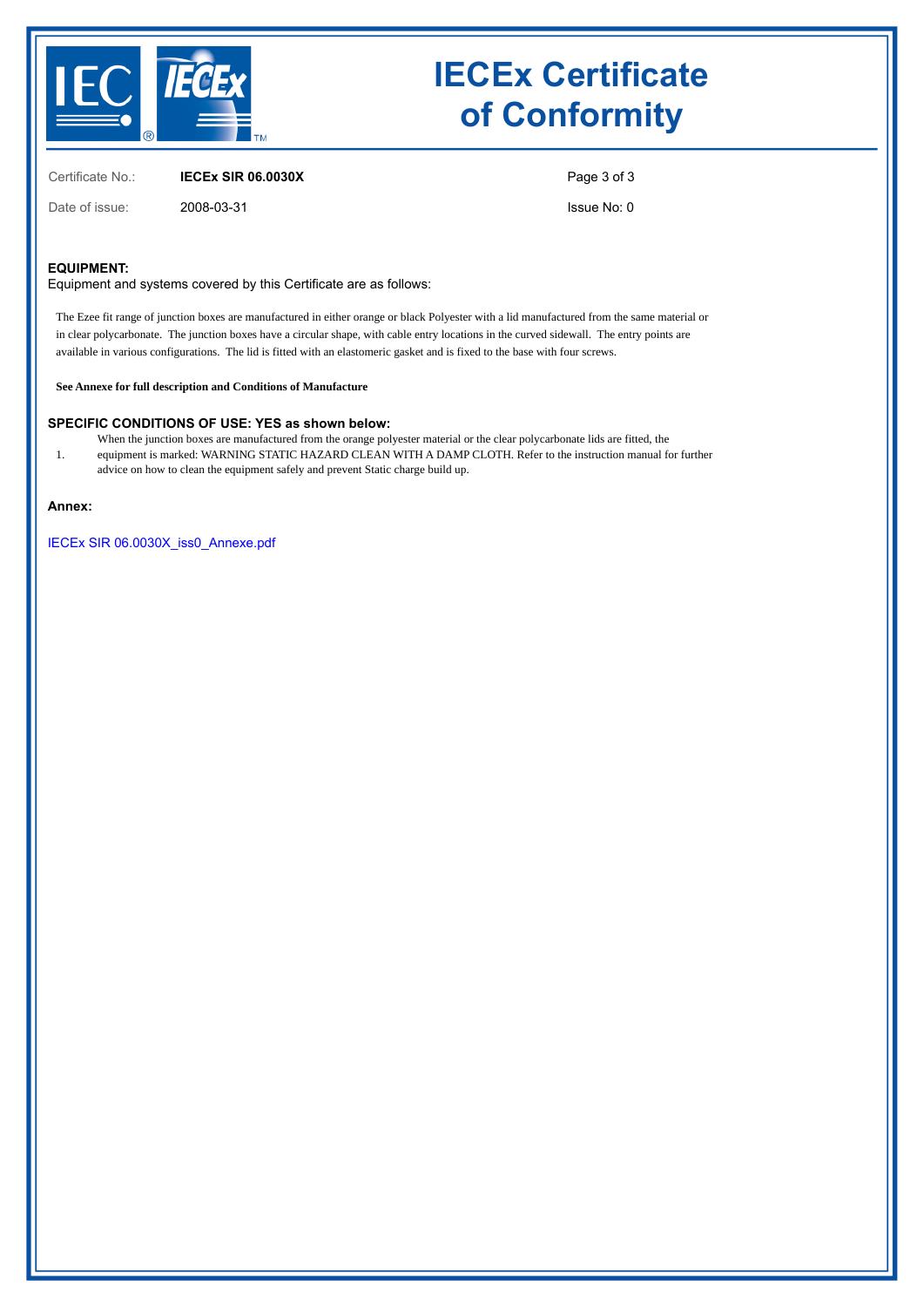## **Annexe to: IECEx SIR 06.0030X Applicant: Pratley Manufacturing (Pty) Limited Apparatus: Ezee Fit Junction Boxes**



Inside the enclosure, a terminal rail is fixed to the base with screws. Rail mounted certified terminals, either Weidmüller terminals, or Kwikblok terminals are fitted to the rail between partitions and end stops. The certification details of the Weidmüller terminals are shown in Table 1 and the permitted Kwikblok types in Table 2, along with their voltage and current ratings.

**Table 1:** 

| <b>Manufacturer</b> | <b>Terminal Type</b>       | <b>Coded</b> | <b>Certificate Number</b> |
|---------------------|----------------------------|--------------|---------------------------|
| Weidmüller          | Type WDU                   | EEx e II     | KEMA 98ATEX1683U          |
| Weidmüller          | Type SAK K                 | Ex e II      | <b>IECEX SIR 05.0032U</b> |
| Weidmüller          | Type SAK R                 | Ex nA II     | <b>IECEX SIR 05.0033U</b> |
| Weidmüller          | Type SAK S3                | Ex nA II     | <b>IECEX SIR 05.0034U</b> |
| Weidmüller          | Type BK                    | Ex e II      | <b>IECEX SIR 05.0035U</b> |
| Weidmüller          | Type MK 3                  | Ex e II      | <b>IECEX SIR 05.0036U</b> |
| Weidmüller          | Type MK 6                  | Ex e II      | <b>IECEX SIR 05.0037U</b> |
| Weidmüller          | Type AKZ                   | Ex e II      | <b>IECEX SIR 05,0038U</b> |
| Weidmüller          | Type WDU 2.5/TC            | Ex e II      | <b>IECEX SIR 05.0039U</b> |
| Weidmüller          | Type WDU SL                | Ex e II      | <b>IECEX SIR 05.0040U</b> |
| Weidmüller          | Type DK                    | Ex e II      | <b>IECEX SIR 05.0041U</b> |
| Weidmüller          | Type W Series              | Ex e II      | <b>IECEX ULD 05.0008U</b> |
| Weidmüller          | <b>Type Z Series</b>       | Ex e II      | <b>IECEX ULD 05.0009U</b> |
| Weidmüller          | Type SAK & EK              | Ex e II      | IECEX KEM 06.0014U        |
| Weidmüller          | Type PDU, PEI & PPE Series | Ex e II      | <b>IECEX KEM 05.0032U</b> |

The Kwikblok terminals accept conductor sizes and current ratings as follows:

### **Table 2:**

| <b>Kwikblok Terminal type</b> | <b>Conductor size range</b> | <b>Maximum current</b><br>(A) |
|-------------------------------|-----------------------------|-------------------------------|
| IK3                           | 0.5 to 4 $mm2$              | 15                            |
| IK <sub>5</sub>               | 0.5 to 6 mm <sup>2</sup>    |                               |
| <b>IK10</b>                   | 0.5 to 10 mm <sup>2</sup>   | 37                            |
| <b>IK16</b>                   | 0.5 to 16 mm <sup>2</sup>   |                               |
| IK <sub>25</sub>              | 10 to 25 $mm2$              | 63                            |
| <b>IK50</b>                   | 16 to 50 mm <sup>2</sup>    | 98                            |
| <b>IK70</b>                   | 25 to 95 mm <sup>2</sup>    |                               |

Combinations of the terminals listed in Table 1 and 2 may be fitted, provided the maximum power dissipation in accordance with EN 60079-7 Annex E, E.2 does not exceed:

| <b>Junction Box Type</b> | <b>Maximum power</b> |
|--------------------------|----------------------|
|                          | 2.4 W                |
|                          | 3.1 W                |
|                          | 5.4 W                |
|                          | 9.6 W                |
|                          | 13.4 W               |

Suitably certified cable entry devices may be selected by the installer, or alternatively the entry locations may be fitted with Pratley gland accessories to form integral cable glands suitable for armoured or non-armoured cable. Stopping plugs and conduit adaptors may also be provided.

There is a facility for the connection of an earthing or equipotential bonding conductor provided inside the main body by either an earth terminal block from one of the ranges as detailed in Table 1 or 2 or a threaded brass insert embedded in polyester.

### **31 March 2008** Page 1 of 2

## **Sira Certification Service**

Rake Lane, Eccleston, Chester, CH4 9JN, England

| Tel:   | +44 (0) 1244 670900        |  |
|--------|----------------------------|--|
| Fax:   | +44 (0) 1244 681330        |  |
| Email: | info@siracertification.com |  |
| Web:   | www.siracertification.com  |  |

**Form 9530 Issue 1**